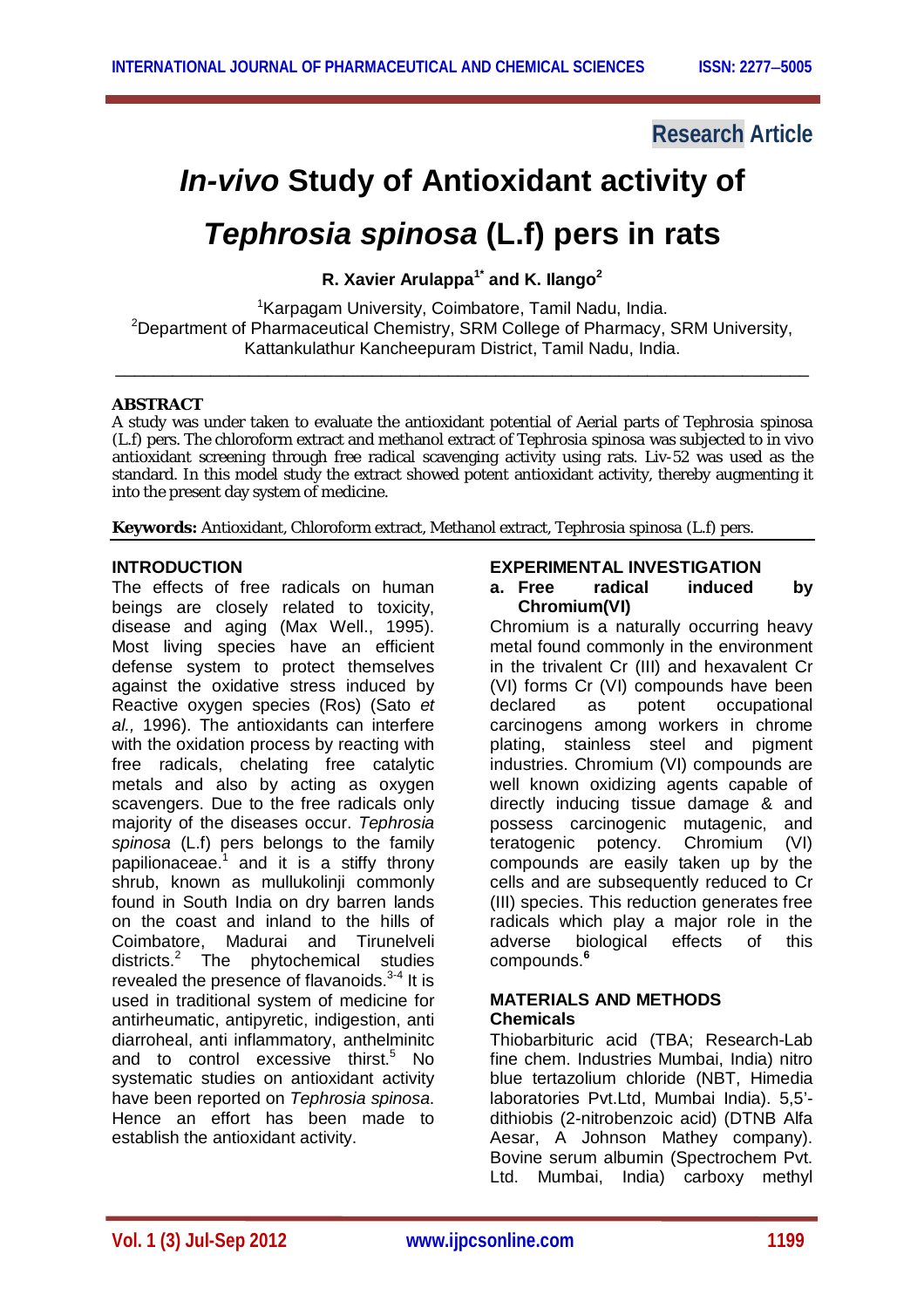cellulose (Research Lab, Mumbai, India) Ethylalcohol (absolute ethanol) all the chemical used were of analytical grade and purchased from standard manufacturers.

#### **Animals**

Male albino wistar rats each weighing 180-220 gms were obtained from K.M. College Pharmacy, Madurai, India. Rodent laboratory chow was access and water ad libitum, and rats were maintained on a 12 hour light/dark cycle in a temperature regulated room  $(20-25^{\circ}C)$  during the experimental procedures. The animals were cared for according to the guiding principles in the care & use of animals. The experiments were approved by the institutional animal ethics committee with Registration number and date of registration 661 / 02 / CPCSEA & 19-07- 2002.

#### **CHROMIUN INGESTION AND PLANT EXTRACT OF TEPHROSIA SPINOSA ('TS') Administration**

Rats were divided randomly into five groups of six animals each and treated for four weeks i.e. 28 days as follows: <sup>7</sup>

- **Group I** Served as normal control group received normal saline in a dose of 100ml/kg.
- **Group II** Served as Toxic Control group and was administered chromium 30mg/kg(30%v/v,1ml/100k g orally.<sup>8</sup>
- **Group III** Served as a standard group and was administer LIV-52 in a dose of 56 mg/kg orally.
- **Group IV** Served as a treatment control group and was Administered chloroform extract of *Tephrosia spinosa* (CETS) in a dose of 200mg/kg orally..
- **Group V** Served as a treatment control group and was<br>Administered methanol Administered extracts of *Tephrosia*

*spinosa* (METS) in a dose of 200mg/kg.

**Group III to V** was given the both extract 1 hr prior to the administration of the chromium.

#### **Biochemical Analysis Dissection and Homogenization**

On the  $29<sup>th</sup>$  day all animal were killed by decapitation. Blood was collected and serum was separated for estimation of alanine aminotransferase (ALT) and aspartate aminotranferase (AST).<sup>9</sup> The liver was rapidly excised rinsed in ice-cold saline and a 10% W/V homogenate was prepared using (0.15MKCl) potassium chloride. Centrifuged at 800 rpm for 10 min at  $4^{\circ}$ C. The supernatant obtained was used for the estimation of catalase, and lipid per oxidation. Further the homogenate was centrifuged at 1000 rpm for 20 min at  $4^{\circ}$ C and the supernatant was used for estimation of SOD and glutathione.<sup>10</sup>

#### **Lipid Per Oxidation Assay (LPO)**

Malondialdehyde (MDA), a secondary product of lipid per oxidation reacts with thiobarbitoric acid at pH 3.5. The red pigment produced was extracted in nbutanol-pyridine mixture and estimated by measuring the absorbance at 532 nm.<sup>11</sup>

#### **Superoxide dismutase activity (SOD)**

Superoxide dismutase activity was assayed according to the method of kono.<sup>12</sup> Where in the reduction of nitro blue mitroblue tetrazolium chloride (NBT) was inhibited by superoxide dismutase and measured at 560nm spectrophotometrically. Briefly the reaction was initiated by addition of hydroxylamine hydrochloride to the reaction mixture containing NBT and post nuclear fraction of liver homogenate. The results were expressed as units per milligram of protein with one unit of enzyme defined as the amount of SOD required to inhibit the rate of reaction by 50%.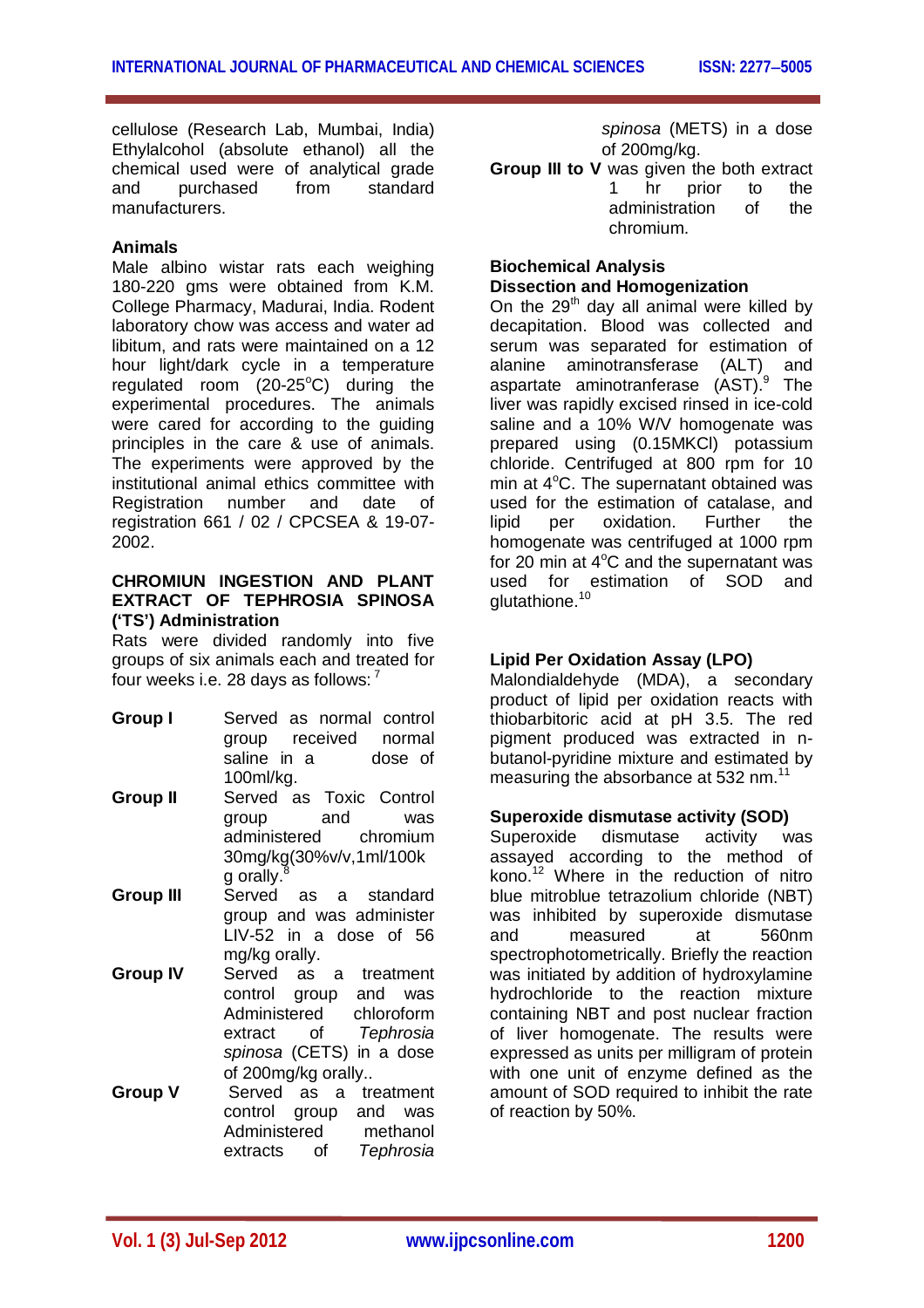#### **Catalase activity (CAT)**

Catalase activity was assessed by the method of luck.<sup>13</sup> Where the breakdown of  $H<sub>2</sub>O<sub>2</sub>$  was measured at 240nm. Briefly the assay mixture consisted of 3ml of  $H_2O_2$ phosphate buffer  $(0.0125M; H<sub>2</sub>O<sub>2</sub>)$  and 0.05ml of supernatant of liver homogenate and the change in the absorbance was measured at 240nm. The enzyme activity was calculated using the mill molar extension coefficient of  $H_2O_2$  (0.07). The results were expressed as micromole of  $H_2O_2$  decomposed per min per milligram of protein.

#### **Estimation of Reduced Glutathione**

Reduced glutathione (GSH) in the liver was assayed according to the method of Ellman. <sup>14</sup> Sample (0.75ml) of homogenate was precipitated with 0.75ml of 4% sulphosalicyclic acid and centrifuged at 1200g for 15 min at  $4^{\circ}$ C. The assay mixture contained 0.5ml of supernatant and 4.5ml of 0.01M, DTNB. (5-5'-dithiobis (2-nitro benzoic acid)) in 0.1M, phosphate buffer (PH 8.0). The yellow colour developed was read immediately at 412nm. The results were expressed as micromole of GSH per milligram of proteins.

#### **Determination of AST (aspartate aminotransferase)**

AST (aspartate aminotransferase) from the liver in the blood serum was assayed according to the method of Reitman'S, Frankel S.<sup>15</sup>

#### **Determination of ALT (alanine aminotransferase)**

ALT (alanine aminotransferase) from the liver in the blood serum was assayed according to the method of Reitman S, Frankel S.(10)

#### **Statistical Analysis**

The results are expressed as mean  $\pm$ SEM. Data was evaluated using one way ANOVA followed by Newman Keuls multiple range left. Probability values less than (P<0.01) were considered significant.

#### **RESULTS AND DISCUSSION**

#### **EFFECT OF CETS AND METS ON BODY WEIGHT, FOOD AND WATER CONSUMPTION**

The effect of '**CETS AND METS** on body weight changes during the chromium induced oxidative stress is shown in Table No:1. Chromium feeding resulted in significant decrease in the body weight with the duration of treatment; however, in animals fed with two doses of '**CETS AND METS** and chromium; there was no significant change as compared to the control group. Administration of chromium did not cause any significant change in the food and water intake.

#### **EFFECT OF CETS AND METS ON SOD AND CATALASE LEVELS**

Administration of chromium caused a significant increase (p<0.01) in the liver tissue catalase levels but did not affect SOD levels (Table No: 2).The **CETS AND METS** in a dose of 200mg/kg body weight was able to restore the catalase levels to that of control values

#### **EFFECT OF CETS AND METS ON REDUCED GSH and MDA (Lipid peroxidation)**

Liver tissue GSH levels were significantly decreased following the chromium treatment, where as significant increase in plasma MDA levels was observed (Table No: 2). Administration of **CETS AND METS** in 200mg/kg body weight, dose reverted the GSH and MDA levels to that of control values.

#### **EFFECT OF 'CETS AND METS ON AST AND ALT LEVELS**

AST and ALT levels were increased (p<0.01) in all the animals treated with chromium (Table No: 2). Administration of 200mg/kg body weight dose of **CETS AND METS** significantly inhibited the chromium induced increase in enzyme levels and restored to that of control values.

#### **DISCUSSION**

One of the most important early events in cell degeneration leading to necrosis is the Lipid per oxidative damage that occurs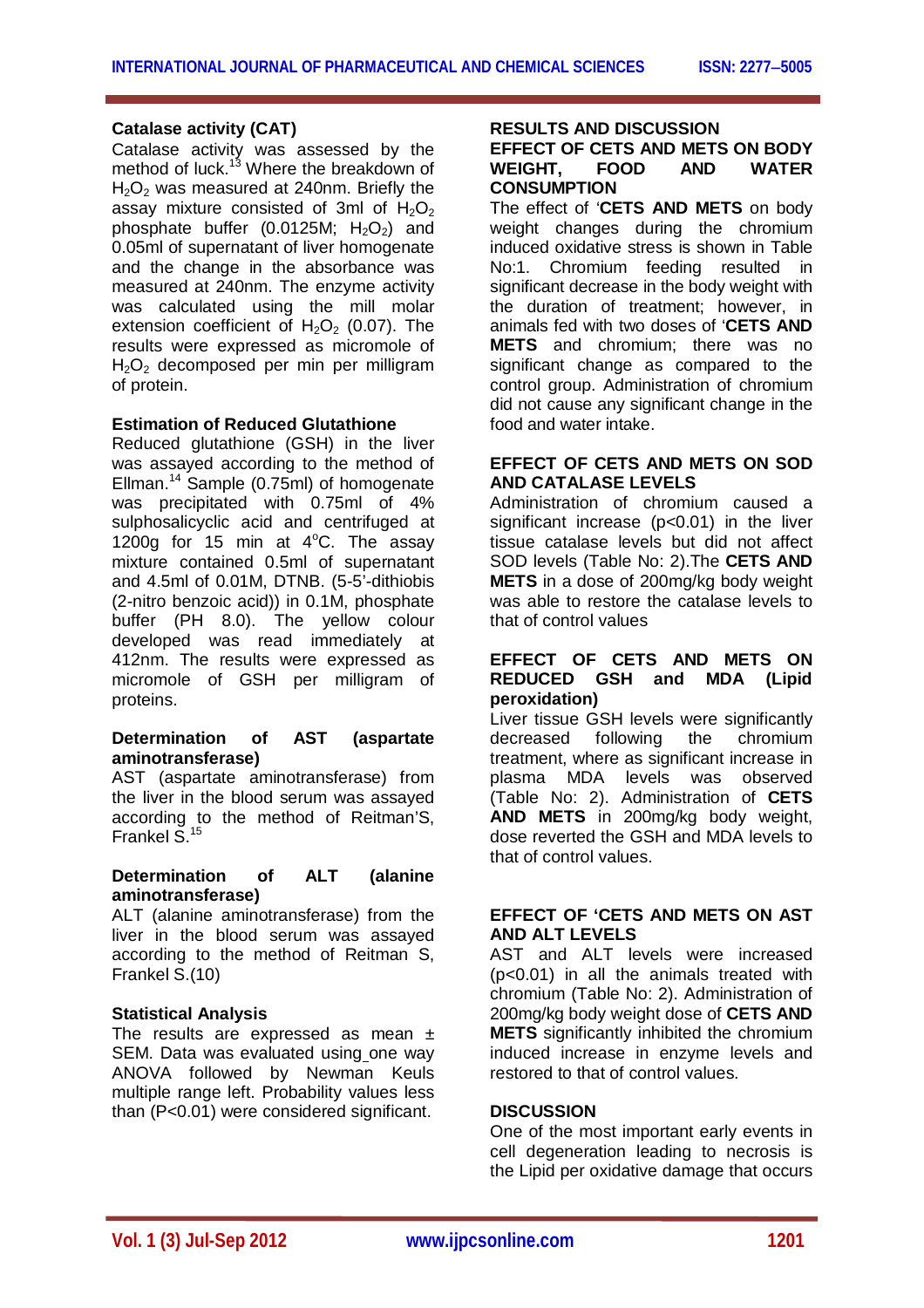mainly in the cell membrane. In addition, lipid peroxidation represents one of the most reaction resulting from free radicals attack on biological structures Cr(VI) and  $Cr(V)$  are both able to yield ROS.<sup>16,17</sup> The majority of oxidative stress studies in rat have used TBARS as a tissue damage indicator. 18,19

In addition there was no study relating TEPHROSIA SPINOSA with chromium intoxication. Therefore in this study was undertaken to evaluate for the antioxidant activity against the chromium (VI) induced oxidative stress in male albino rats. The results of the present study demonstrate that the **CETS AND METS** at a concentration of 200mg/kg body weight protected the animals significantly from the chromium induced oxidative damage.

Oral feeding of chromium resulted in a significant decrease in body weight. Chromium (IV) Compounds are well known oxidizing agents capable of directly inducing tissue damage and possess carcinogenic, mutagenic and teratogenic potency.<sup>20</sup> Chromium (VI) compounds are easily taken up by cells and are subsequently reduced to Cr(III) species. This reduction generates free radicals, which play major role in the adverse biological effect of these compounds.<sup>21</sup> Administration of chromium significantly increases the lipid peroxidation as evident by the increase in

MDA levels. To cope with the oxidative stress, there was a significant decrease in reduced glutathione (GSH) and catalase level in the liver tissue. No significant change in the SOD activity was observed in the Chromium-treated animals and our results fall in confirmation with earlier studies.<sup>22</sup> Besides activating the oxidative stress, Chromium also caused a marked increase in AST and ALT levels suggesting that the Chromium treatment also causes hepatic damage. Many workers have also demonstrated the hepato-toxic effect of Chromium (VI) which is mainly due to the lipid peroxidation.<sup>23,24</sup> These adverse effects of Chromium (VI) could be significantly curtailed by pre treating the animals with the **CETS AND METS.** 

#### **CONCLUSION**

In animals fed with both Extracts of **CETS AND METS** significant protection was observed against the chromium induced oxidative stress. The '**CETS AND METS**  inhibited the chromium induced increase in MDA levels and restore the intracellular antioxidant. Like GSH and catalase levels to that control. The **CETS AND METS** also protected the animals significantly from the hepatotoxicity induced by chromium is revealed by the decreased AST and ALT activity compared to the chromium (VI) treated animals.

| Table 1: Effect of Body Weight of Normal and Experimental Animalsn in Each Group |               |                                       |  |  |  |  |  |  |
|----------------------------------------------------------------------------------|---------------|---------------------------------------|--|--|--|--|--|--|
|                                                                                  | <b>Groups</b> | Initial Body Weight Final Body Weight |  |  |  |  |  |  |

| Givups    | <b>IIIIIIAI DUUY IIGIYIII</b> |                   |  |  |  |
|-----------|-------------------------------|-------------------|--|--|--|
| Group-I   | $212.5 \pm 8.65$              | $220.4 \pm 6.30$  |  |  |  |
| Group-II  | $210.8 + 6.50$                | 160.60 ±3.28*a    |  |  |  |
| Group-III | $215.0 \pm 6.28$              | $222.4 \pm 5.20$  |  |  |  |
| Group-IV  | $206.4 \pm 5.22$              | $210.30 \pm 4.60$ |  |  |  |
| Group-V   | $196.20 \pm 4.16$             | $212.64 \pm 5.16$ |  |  |  |
|           |                               |                   |  |  |  |

Values are expressaed as mean SEM. No. of animals in each group (n) = 6

Values were find out by using one way ANOVA followed by Newman Keul's multiple range test. (a\*) values were significantly different from Initial Body Weight of G<sup>2</sup> at ( P < 0.01).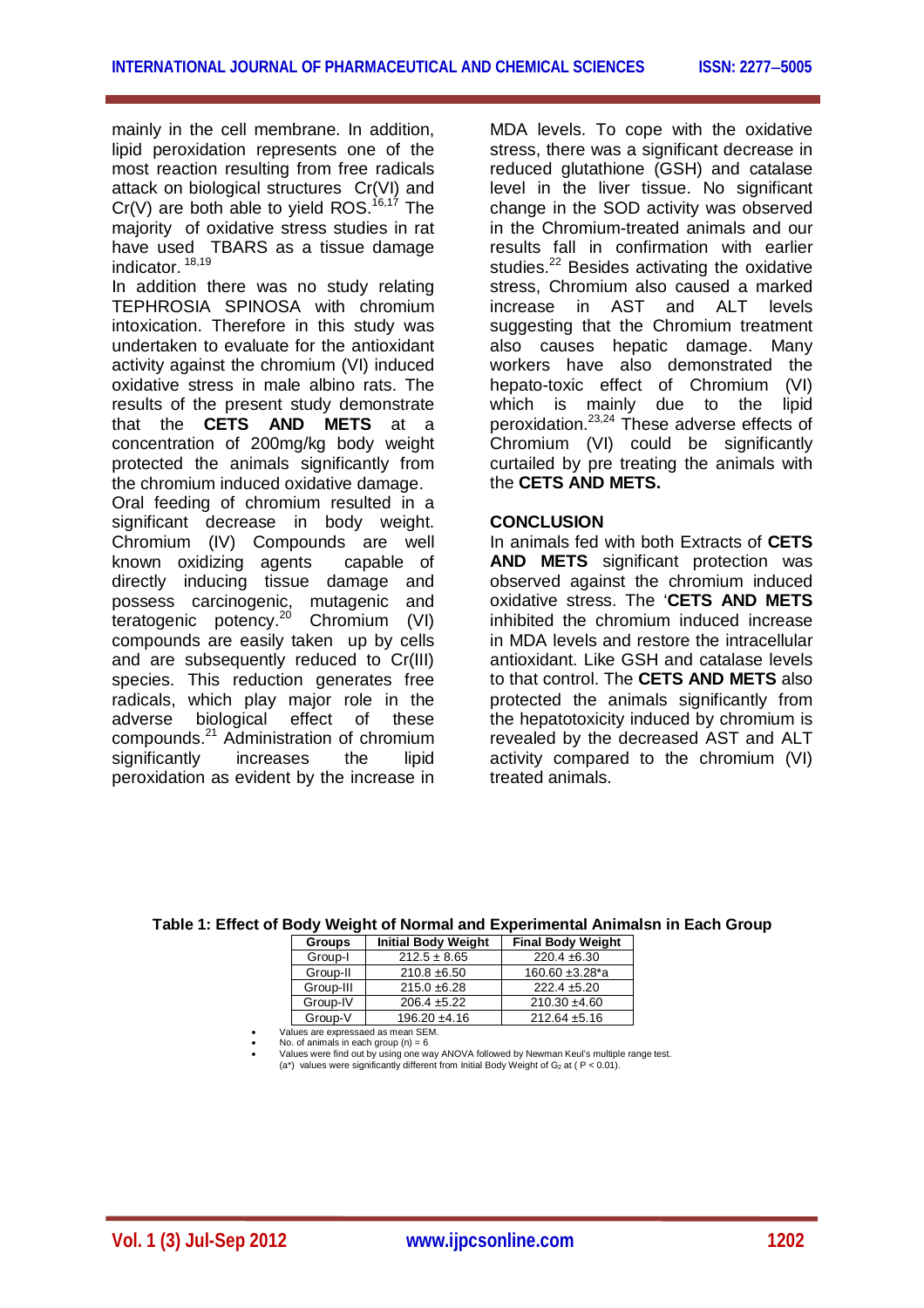| Induced Free Radicals in Rats |                   |                                  |                                       |                                        |               |                                  |  |  |  |
|-------------------------------|-------------------|----------------------------------|---------------------------------------|----------------------------------------|---------------|----------------------------------|--|--|--|
| <b>GROUPS</b>                 | <b>SOD</b><br>U/L | <b>CATALASE</b>                  | <b>REDUCED</b><br><b>GSH</b><br>mg/dl | <b>LIPID PEROXIDATION</b><br>nmoles/ml | AST<br>U/L    | <b>ALT</b><br>U/L                |  |  |  |
| Group-I                       | $30.66 \pm 1.65$  | $275.4 + 4.21$                   | $112.15 \pm 2.79$                     | 166.95±2.84                            | 184.78±3.01   | 88.95±2.68                       |  |  |  |
| Group-II                      | $28.41 \pm 0.93$  | $187.41 \pm 3.25$ <sup>*</sup> a | $60.16 \pm 1.30^*$ a                  | $258.28 + 2.34$ *a                     | 331.86±2.66*a | 221.90±3.13*a                    |  |  |  |
| Group-III                     | $27.25 \pm 1.58$  | 238.75±4.07*b                    | 93.3±1.95*b                           | $216.8 + 4.19^{*}b$                    | 234.25±3.90*b | $127.42 \pm 3.33$ <sup>*</sup> b |  |  |  |

### **Table 2: Effect of Methanol and Chloroform Extract of Tephrosia Spinosa on Chromium**

Values are expressaed as mean SEM.

 $\bullet$  No. of animals in each group  $(n) = 6$ Values were find out by using one way ANOVA followed by Newman Keul's multiple range test.

Group-IV 32.95±0.84 202.03±2.31\*b 72.62±3.23\*b 198.69±2.38\*b 284.66±3.21\*b 181.41±2.30\*b Group-V 31.79±1.31 217.45±2.11\*b 84.21±3.05\*b 207.44± 4.49\*b 255.51±3.73\*b 152.72±2.75\*b

• (a\*) values were significantly different from Normal control (G<sub>1</sub>) at ( P < 0.01 ).<br>• (b \*\*) values were significantly different from toxic group (G<sub>2</sub>) at ( P < 0.01 ).

 **Where, G<sup>1</sup>** – Normal control group

**G2**- Toxic control group **G3**- Standard group **G4**- Treatment control (Choloroform extract of Tephrosia SPINOSA,(CETS).

**G5**- Treatment control (Methanol extract of Tephrosia SPINOSA,(METS).

#### **REFERENCES**

- 1. Akthtar Husain O, Virmani P and Singh K, Dictionary of Indian medicinal Plants, Director, Central Institute of medicinal and Aromatic plants. 1992:455.
- 2. The flora of presidency of madras by Gamble J.S. Vol. I Aplard and son Ltd. London Page No. 320-321.
- 3. Venkato Rao. E and Rajendra Prasad. Phytochemistry. 1992;31(6):2121-2122.
- 4. Rao EV and Prasad YR. Phytochemistry. 1993;32:183-185.
- 5. The wealth of India A dictionary of Indian raw materials and industrial Products Vol. X, Publication and information directorate, CSIR, New Delhi. 2001:155.
- 6. Geetha S, Sairam M, Monsia SS, Virendra singh G, IIavazhagan RC. Sawhney. Evaluation of antioxidant activity of leaf extract of seabuckthorn (Hippophae rhamnoids L.) on chromium (VI) Induced oxidative stress in albino rats. Journal of Ethnopharmacology. 2003;87:247 – 251.
- 7. Joharapurkar AA, Zambad SP, Wanjari MM and Umathe SN. In vivo evaluation of antioxidant activity of alcohol extract of rubia cordifolia linn and its influence on ethanol induced

immunosuppression. Indian journal of pharmacology. 2003;35:232- 236.

- 8. Ping Yao, Ke Li, You Jin, Fang fang Song, Shaoliang Zhou, Xiufa Sun, Andreas K, Nussler and Liegang Liu. Oxidative damage after chronic ethanol intake in rat tissues : Prophylaxis of Ginkgo biloba extract. Food chemistry. 2006;99:305 – 314.
- 9. Sundaram R and Mitra SK. Antioxidant activity of Ethylacetate soluble fraction of Acacia Arabica bark in rats. Indian J Pharmacol.  $2007;39(1):33 - 38.$
- 10. Meera Sumanth and Rana. Invivo antioxidant acitivty of hydroalcholic extract of Taraxacum officinale roots in rats. Indian Journal pharmacology. 2006;38(1):54.
- 11. Ohkawa H, Ohishi N and Yagi K. Assay for lipid peroxides In: Animal tissue by thiobarbituric acid reaction. Anal Biochem. 1979;95:51-358.
- 12. Kono Y. Generation of superoxide radical during autooxidation of hydroxylamine and an assay for superoxide dismutase. Arch Biochemistry Biophys. 1978;186:189-195.
- 13. Luck H. Catalase in methods of enzymatic Analaysis. (Academic press, New York). 1971:885.